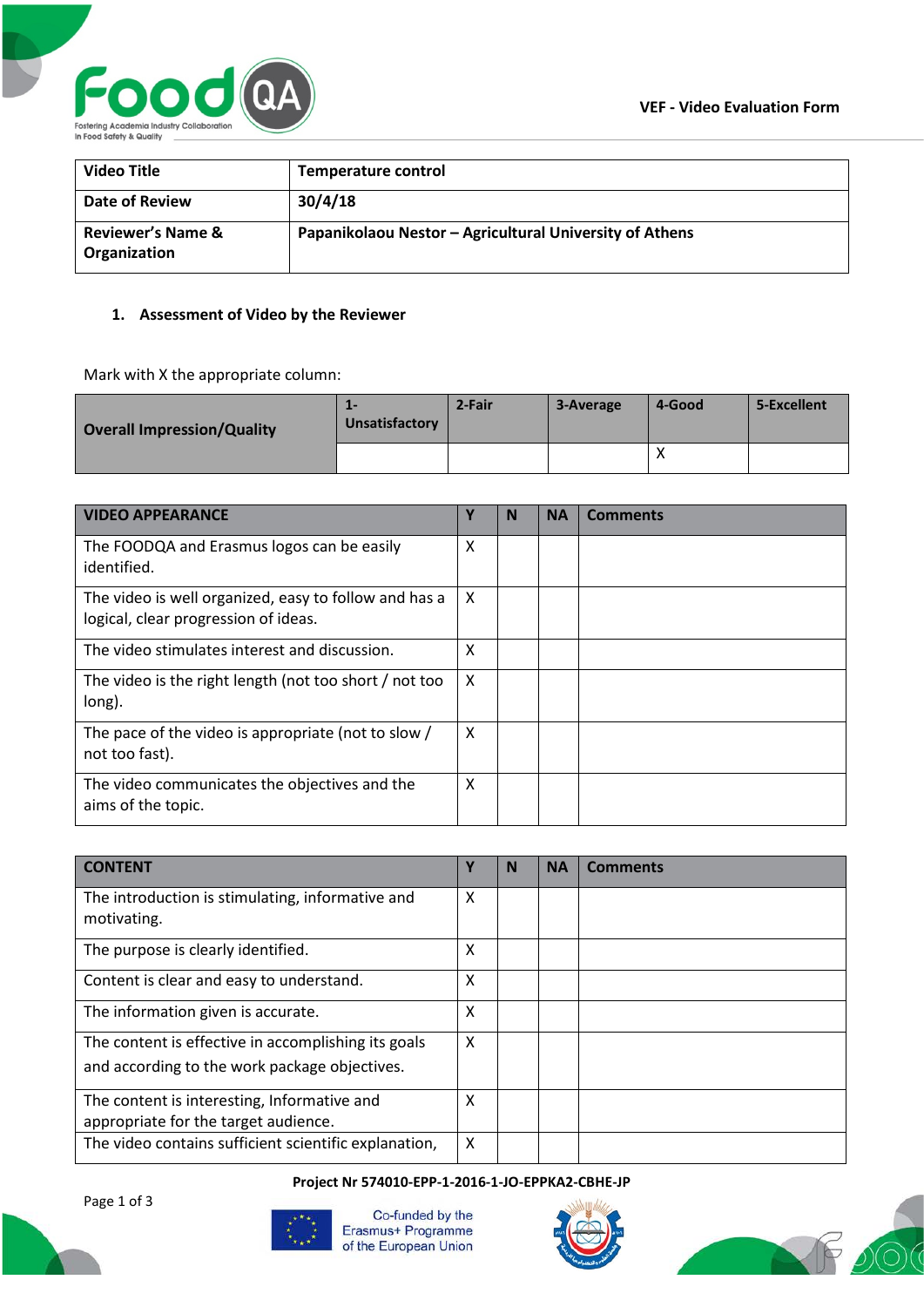



| <b>CONTENT</b>                                                                | Υ | N | <b>NA</b> | <b>Comments</b> |
|-------------------------------------------------------------------------------|---|---|-----------|-----------------|
| where needed.                                                                 |   |   |           |                 |
| Titles and subtitles are appropriate.                                         | x |   |           |                 |
| The video does not need the addition of information<br>to reach completeness. | x |   |           |                 |
| There is not any information in the video that<br>should be removed.          | Χ |   |           |                 |
| The video ends smoothly, summarizing the main<br>points.                      | x |   |           |                 |

| <b>PRODUCTION QUALITY</b>                                                                                                                            | Υ | N | <b>NA</b> | <b>Comments</b>                                                     |
|------------------------------------------------------------------------------------------------------------------------------------------------------|---|---|-----------|---------------------------------------------------------------------|
| The narration is understandable and of good quality.                                                                                                 | X |   |           |                                                                     |
| The vocabulary is appropriate.                                                                                                                       |   | X |           | 0.46: Product reception<br>(the voice says production<br>reception) |
| The music, if any, is appropriate for the video.                                                                                                     |   |   | X         |                                                                     |
| There are no distracting background noises.                                                                                                          | X |   |           |                                                                     |
| The audio and video are in sync.                                                                                                                     |   | X |           | 6.09-6.11: Sync issue                                               |
| Sound volume, clarity and mix noise are of good<br>quality.                                                                                          | X |   |           |                                                                     |
| There are no grammatical or spelling mistakes in<br>subtitles and narration.                                                                         |   | X |           | 7.58: transport unit                                                |
| The video is of good quality (appropriate camera<br>movement, proper frame rate, good sequence of<br>scenes, good lighting, cables/props are hidden) | X |   |           |                                                                     |
| The graphics/animations of the video, if any, add<br>value and are used in appropriate places.                                                       |   |   | X         |                                                                     |

**NA: Please mark as "NA" if the question does not concern the specific deliverable**

# **1. Suggested improvements** (Changes that should be implemented - Missing information - Further improvements - add rows as needed)

| <b>Minute</b> | <b>Suggested Improvement</b> |
|---------------|------------------------------|
|               |                              |
|               |                              |
|               |                              |

## **Project Nr 574010-EPP-1-2016-1-JO-EPPKA2-CBHE-JP**



Co-funded by the Erasmus+ Programme of the European Union